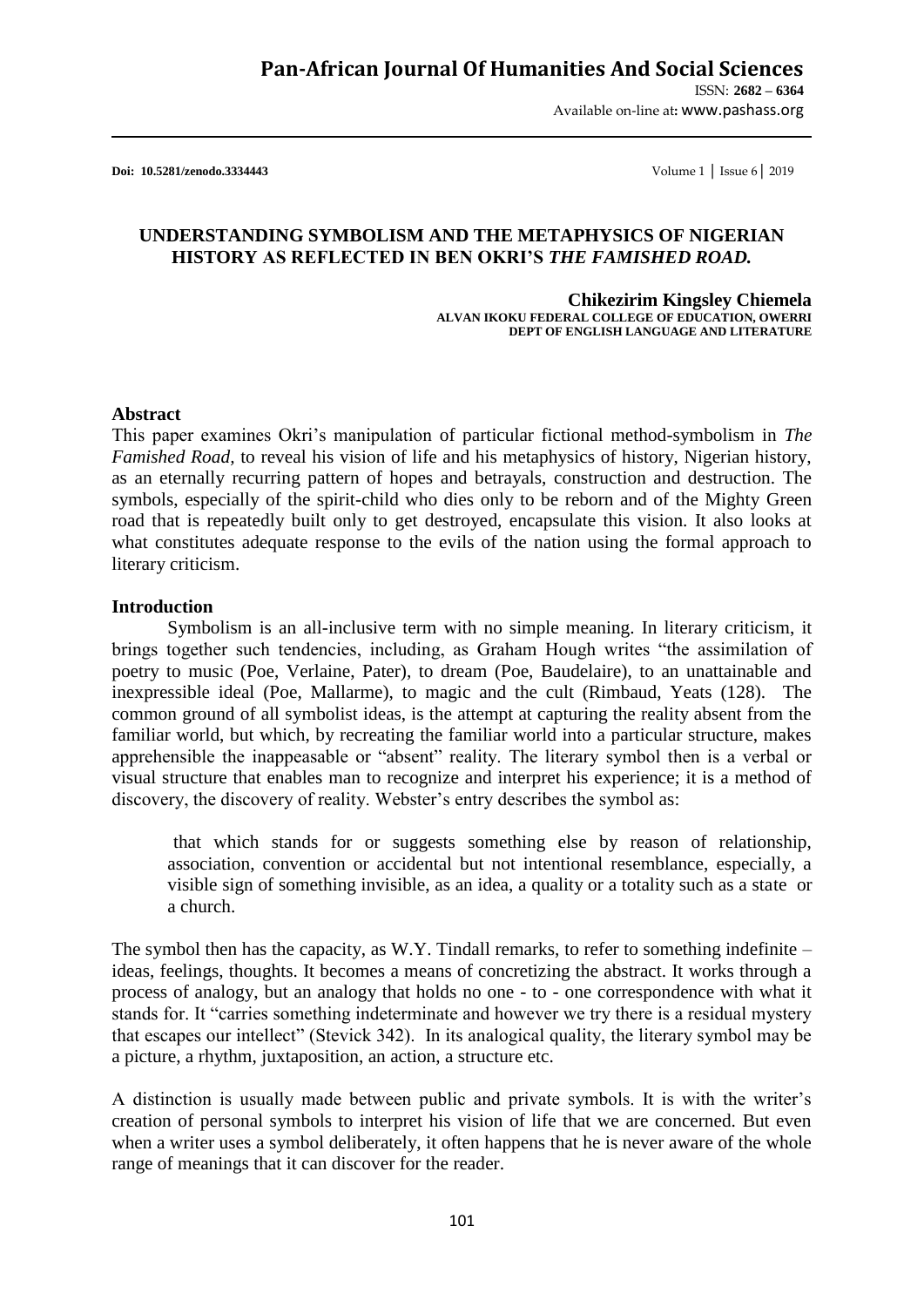In *The Beautyful Ones Are Not Yet Born,* where symbols form elaborate patterns of meaning, Armah projects his vision of post –independence Ghana using several symbols. Let us hare focus on one; the use of the bus motif. The novel starts with the picture of a stinking decrepit bus carrying people to work. The conductor is a security rogue, cheating the vain –glorious passengers out of their money. They appear completely indifferent towards their plight.

As we follow the man, the anti-hero of the novel, we discover that like the decrepit bus, Ghana is "an old Man-child" born " with all the features of a human baby, but within seven years it had completed the cycle from babyhood to infancy to youth, to maturity, and in its seventh year it has died a natural death" (63). The people behind the wheels of the nation are exactly like the corrupt bus conductor. The leaders are "pilots of the hungry alien seeking human flash…" (66).

A bus also appears towards the end of the novel. This is in the morning after the military coup d" etat that ousted the corrupt Koomson and his colleagues and was supposed to have put an end to the corrupt political culture of the Koomsons of Ghana. Significantly, this bus is new and shiny. Despite this newness, we discover that it is still the same old bus, but merely painted. The conductor is still corrupt, in fact, more brazen. We see him bribe the policeman who had mounted a road block, of course to apprehend any of the deposed corrupt leaders who may be escaping. So, like the bus, the change in Ghana is superficial. It is only a change of one set of corrupt actors to another. By using this motif in which the bus come in the beginning and reappears in the end, Armah provides a symbolic organic structure that points to the fact that Ghana, in spite of the coup is still caught in the vicious trap of corruption. The beautyful ones, indeed, are not yet born.

## **Myth as Symbol**

Sometimes, the use in fiction of the oral tradition, including folktales, fables, legends, myths, etc, extends beyond localizing the work. These forms may be treated as to assume a structural part of a work so that they provide a symbolic interpretation of the novel. We shall briefly look at the mythic form because of its direct relevance to the focus of this whole study.

The mix of myth in literature has often provided a symbolic assessment of society. In its traditional sense, a myth is a story in which the deeds, often of supernatural or extra-human beings, serve to explain the human condition or other natural phenomena or social customs. It is a sort of invented explanation, a "how-it come-about" story.

Wole Soyinka"s *Myth, Literature and the African World*, explores the use of myth in African literature. "Myths, Soyinka remarks, "arise from man's attempt to externalize and communicate his inner intuitions" (3).One significance of this statement is, its recognition of the symbolic process involved in mystification:

Mazisi Kunene in "The Relevance of African Cosmological System" identifies mystification African literature and symbolism as the means through which the African writer can lift his work to classic proportions. Though Kunene treats myth and symbol as two different, though related forms, we prefer to see mythology as capable of symbolizing depending on the treatment it receives in a work.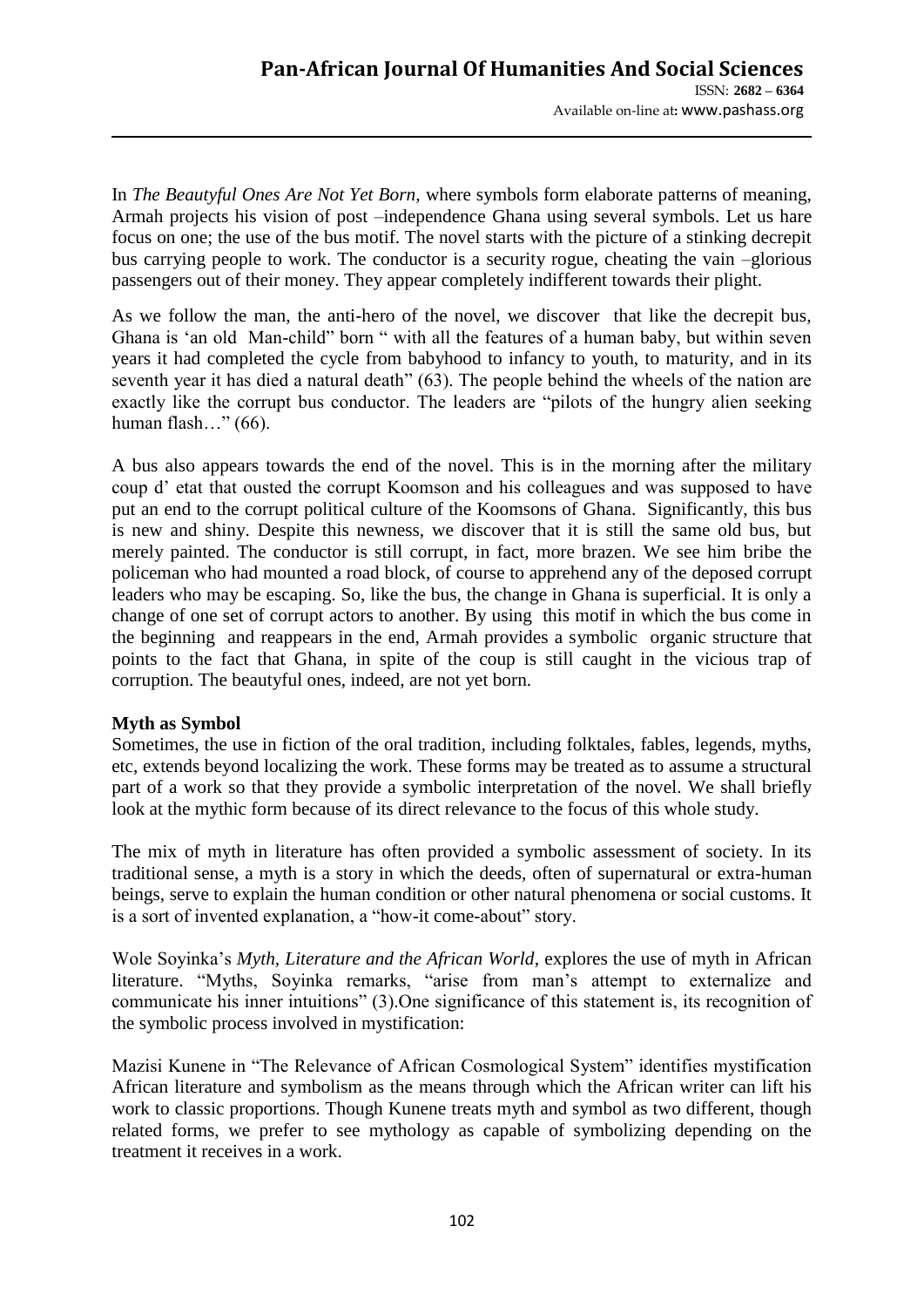One strong myth in African literature is that of the spirit- child, variously called "abiku" (Yoruba), "ogbanje", (Igbo), "mtumtum" (Efik), "Menji Ogbo" (Kalabari), and "Igbakhun" (Edo). This phenomenon, according to Chidi Maduka"s study, draws from the African religious belief in reincarnation and predestination.

M. Ogbolu Okonji in "Ogbanje (An African conception of predestination) throws some light on this phenomenon. He writes:

{The Ogbanje} refers to an individual who goes through a continuous circle of birth and death as a result of a sort of primeval oath (iyi uwa: oath of the world) taken in the spirit world in the presence of the creator and bind on the living… the individual has to live in a particular manner throughout his or her usually short span of life (1).

It is further believed that the spirit-child is repeatedly born to the same mother. J.P. Clark (Bekederemo) in the poem "Abiku" captures the anxiety and pain the child causes mothers and family members. The child"s spirit companions are believed to keep luring the child to return to the spirit world, especially if his agreed time on earth has elapsed and he seems to be settling down in this world. The parents on their part show special love and care to the child, if only to make him want to stay. Among various African peoples, once a child is diagnosed by a diviner priest to be a spirit child, elaborate rites are performed to dig out the token of his "abiku" oath which is believed to be buried under huge trees or in forests or under water or such impressive places. A successful completion of the rites is believed to "earth" the spirit child.

In some literary works the myth of the spirit child becomes the framework through which meaning is discovered. This myth in such works provides the writer a symbolic vehicle for interpreting life, especially in contemporary society. A ready example we can think of in fiction is the esoteric short story "A Child in the Bush of Ghost" by Olympe Bhely- Quenum whose ethnic group, the Fun of Binin Republic shares close affinities with the Yoruba in language and other cultural and cosmological systems. Kunene in the article already cited, for instance, sees a singularity of African world view deriving from a similarity in cosmic concepts from parts of the continent. Though this seems an oversimplification, various African societies share similar world views with local colour variations. Bhely-Quenum"s story is loaded with mythic symbolic elements, and organized around the initiation motif. Codjo, the boy- narrator, sets out on a symbolic three- day orphic quest in the underworld for the secret of immortality (in the men of a Gilgamesh). Codjo searches for the source of the river, the source of life. On his way, he meets a Chameleon ("oga") which in Fun and Yoruba mythology is a symbol of a transitional figure that journeys into other realms. Significantly, the chameleon takes on the colour of Codjo"s cloth, and Codjo on his part decides to take back two qualities associated with chameleon Codjo here becomes a projection of the Chameleon. He too is a transitional figure.

The boy descends into the subterranean passage, arriving finally at Wassi, where he undergoes sexual initiation with black skinned "ravishing young beauties". So she is one with these "spirit beings". This fact, and the fact of his return, shows him as a reincarnate, a spirit-child. From this derives a statement; Death (as a cessation of life) does not exist. What exists is rather a continuous cycle of transitions through deaths and rebirths. Apparently, Codjo has been dead for a symbolic period of three days like Christ was. And his return, like the saviour"s resurrection, signals victory over death. Codjo announces to the perplexed mourners of his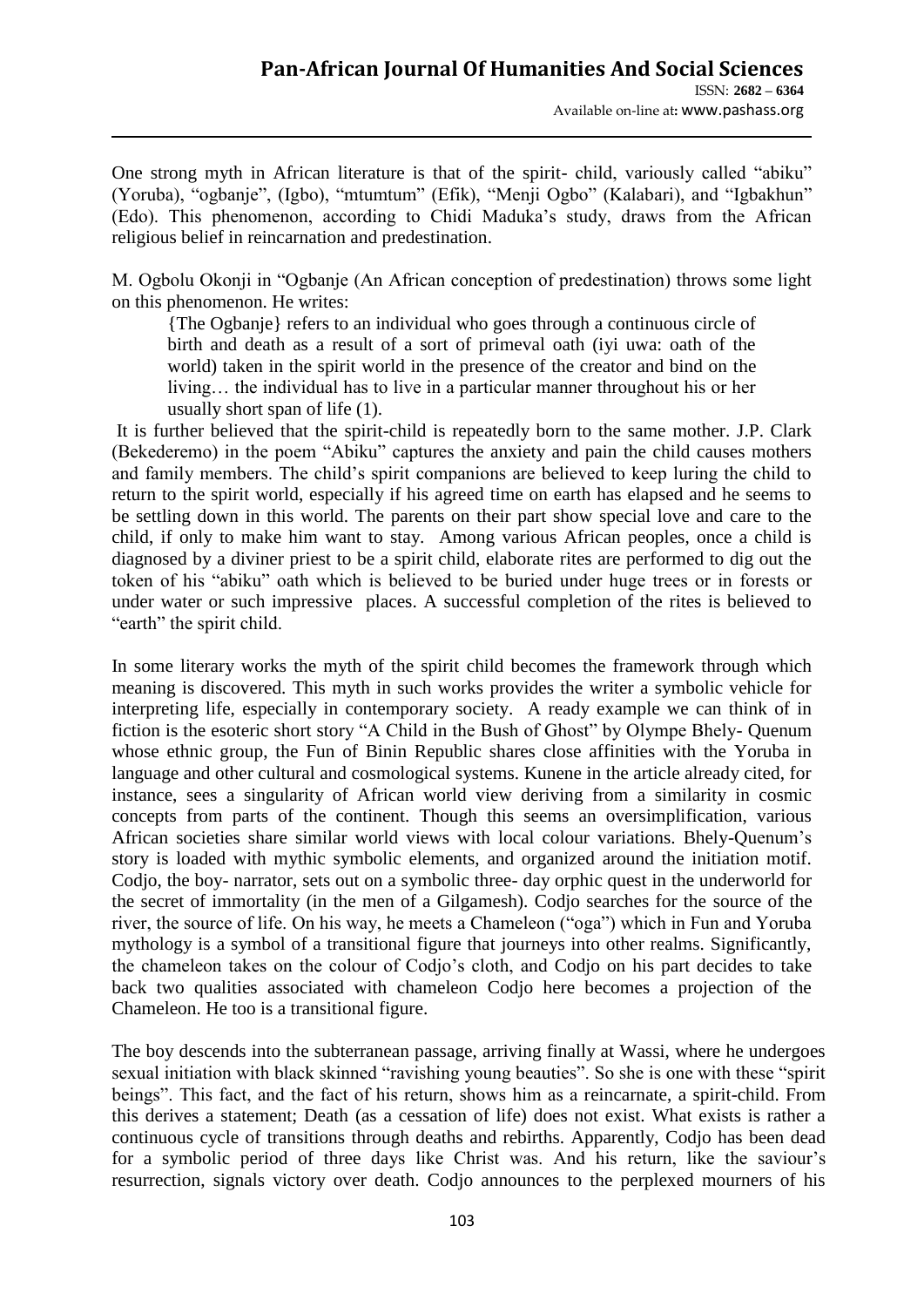"death". "Death doesn"t exist, and if it does, no dead man will ever return" (Bhelly-Quenum, 81). Codjo has gone, and returned. He returns with a new knowledge of himself and his world. Life, Codjo learns, is a continuum. The use of this abiku myth here becomes the vehicle for revealing the writer's vision of life as a continuum

Okri"s *The Famished Road*, is the magical realist story of Azaro, a spirit-child or abiku, who, in the fifth round of his continual cycle of births and deaths, decides to remain, "to taste of this world, to feel it, suffer it, know it to love it, to make a valuable contribution to it ..." (5). It is the story of Azaro"s experience of living, an experience which, in line with his spirit essence, turns out to be a continual journey through many departures and returns, a journey into selfknowledge and a knowledge of this strange world of anguish. Through Azaro"s experiences too, his journey "through books and months and forgotten histories" (307), Okri offers us a long reach into the past of his Nigerian nation. The past is set up as an explanation for the present, and by this the possibilities of the future are anticipated.

Set in Nigeria from just about the time of political independence, the novel places the reader at this historic time spot, from which point he hears prophesies and sees visions of "the future present". It is a symbolic vision of the whole of Nigeria"s socio-political history from colonial rule through independence and self-government to the time of military rule and beyond.

The novel then is built around "different epoch of time" but which collapse on one another resulting from the writer"s vision of an essential similarity in the structural pattern of the various historical movements of the nation, so that to talk of one is to talk of the others. From this eve of independence, then, we see the coming madness, hunger, confusion, war, blood; we see visions of "a whole generation that will squander the richness of this earth" (167). These are visions of a world of the ugly, the wicked and the wretched. There is no beauty here, except the beauty of survival and the undying hope of those who have grown to celebrate their pain.

This vision of life, like the authorial vision of all imaginative writers, is of course, personal, subjective. Okri further renders this vision in several private symbols. This story is one whole configuration of symbols. It is as though the writer saw symbolism as the one most authentic method for capturing and rendering his ideas about the nation, about the people and about life in general. Almost everything is imbued with the capacity for deeper significance, almost everything invites for transcendence into "the thing behind the thing". In terms of their formal quality, these symbols relate to characters, actions, verbal structures, "pictures" (image may be problematic here), juxtapositions and background descriptions.

In examining how these symbols function as carriers of meaning, we have arranged them into a pattern that systematically reveals in sum Okri's overall depiction of Nigerian history. In this regard, this paper follows a tripartite movement. The first section deals with the symbols that provide a general identification of the Nigerian nation. The second, which appears to elaborate the first, focuses on the symbols that mirror the particular features of the nation. In the last section, we examine the symbolic projection of Okri's conception of what constitutes an adequate response to the anguish of life, an adequate response to the eternal cycle of the evils of the nation"s history.

Okri"s Nigeria is depicted by reference to several symbols. These include Azaro or Abiku, Dad, the Road, the old man-child, Madame Koto"s bar, and the market place. Here we select three of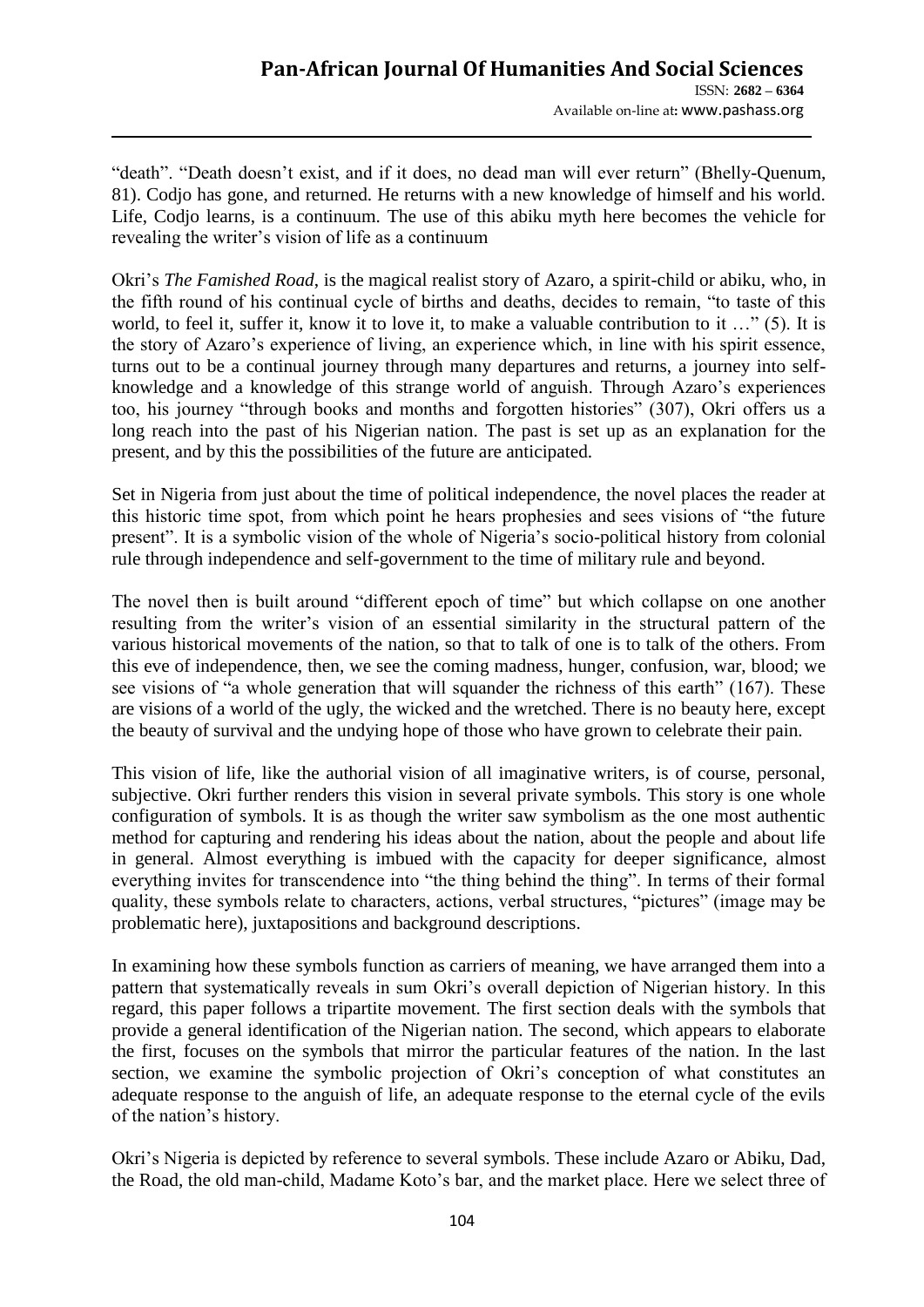these, the three we consider as the central ones in the pattern perceived to be formed by Okri"s symbols. These are: The nation as (1) abiku, (2) the road and (3) the old man-child.

## **The Nation as Abiku:**

Okri"s *The Famished Road*, is built around the abiku myth. Azaro, the narrator protagonist, is an abiku. The story which he tells here is largely his. At the same time there are discernible intimations that the story is not only his story but the nation"s. There is then this overlapping parallel running through the narrative. This manifests in two broad ways. At some points, Azaro"s story serves only as a symbolic parallel of the nation"s. At other points, the two storystrings clearly merge with the strong suggestion that Azaro as an abiku is better appreciated as a symbol of the nation.

The first overt statement relating the nation to the abiku condition appears on page 478 of *The Famished Road*; Ade, Azaro's spirit-child friend reveals: "Our country is an abiku country. Like the spirit-child, it keeps coming and going. One day it will decide to remain".

Dad further amplifiers this when in his dreamland journeys into various spheres and into knowing, he discovers that "All nations are children; it shocked him that ours too was an abiku nation, a spirit-child nation, one that keeps being reborn and after each birth comes blood and betrayals" (494). Besides just establishing the abiku condition of the nation, Okri directly links Azaro himself to the nation. Early in the story, Azaro gets lost, and searches for his Mum in the marketplace of the world. An old herbalist who takes him hostage and thinks to use him for a ritual, perhaps, gives him a herbal portion. Azaro goes into a delirium after drinking it. And he hears voices speaking to him and about him. The voices say "They say he is looking for the spirit of independence. They say he is looking for himself. For his own spirit. Which he lost when the white man came. They say he is looking for his mother". (167).Azaro then is the spirit essence of the nation. Let us examine the ways his condition assumes a symbolic interpretation of the nation in the author's vision.

First, Azaro is described by a herbalist as "a child who did not want to be born, but who will fight with death" (8). If Azaro is the nation, then we perhaps have a suggestion here that this was a nation that never chose of its own to become a nation, but a nation which once born, decided to stay, and has since been fighting with death, with whatever will tear it apart. This may explain why Azaro's attempt at one time to return to the spirit world as a result of parental antagonism, (and this has some parallel with the secessionist attempt of the eastern region), never succeeded.

But more significant is the fact of the abiku"s oscillation between this world and the other. For Azaro, this is his fifth round. (Any parallel with the five phases of governance in Nigeria is as then Colonial Rule, First Republic, Military Rule, Second Republic, and Military Rule?) So Azaro"s life is one of moving consistently in a cycle. It is a life then without any real movement. In the incident already cited in which Azaro is directly linked to the nation, Azaro, after drinking the herbal portion, observes:

I tried to move. But my spirit felt lighter than, my body. My spirit moved, my body stayed still. And when I thought I had moved a considerable, distance I found that I was actually at the beginning of the movement. (165)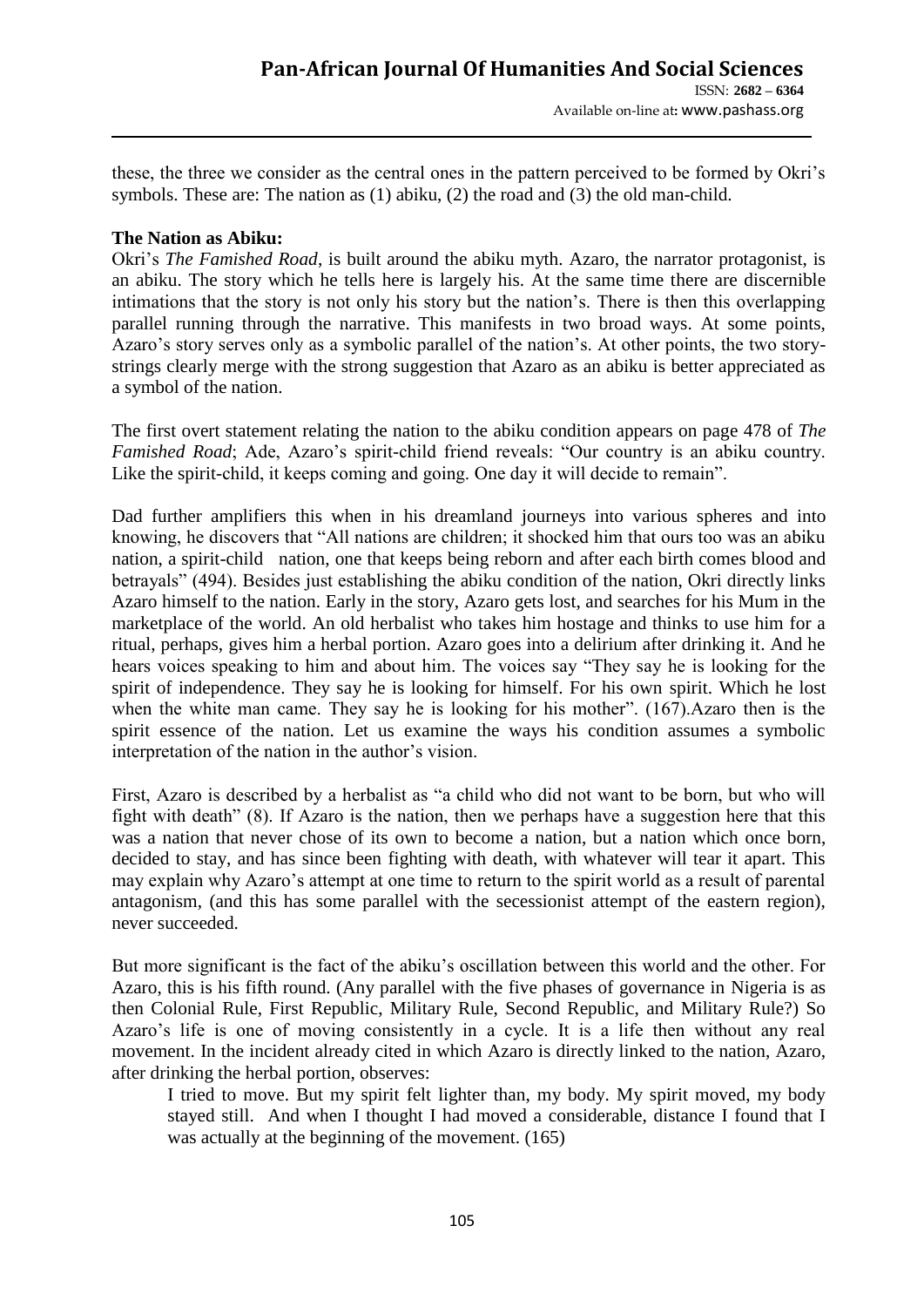The nation's history as the novel reveals has been one of eternal recurrences, one of hopes and betrayals; one of always falling, and starting again. Aime Cesaire's description of his wasted, desultory homeland in the long prose-poem, *Return to my native land,* corresponds to this vision. "At the end of the small hours, this town, flat… inert, breathless under its geometric burden of crosses, forever starting again, sullen to its fate, … incapable of growing as the sap of its earth would have it grow…" (38). Okri"s nation is one that has the superficial motions of changes but which never really changes. It is one of those Abikus who "do not all have the marks of their recurrence. Often they seem normal, often they are perceived of as new" (487). But it has been the same old nation. It has never grown; like Azaro, the nation remains a child.

In African cosmological system, it is believed that the abiku can be "earthed", can be "cured" and made normal. This requires some elaborate rituals. In *The Famished Road,* early in Azaro"s life this fifth time, he is attacked by his spirit companions and nearly dies and returns to them but for the great herbalist and the intervention of the king of the abikus. On brining Azaro back the herbalist advises Dad to perform the rituals to "earth" Azaro once and for all. But Dad does not have the means and is unable to perform the expensive ritual. So Azaro keeps falling into crises. Each time this happens, the parents take some temporary panic measures to get him back to this life. The implication here is that right from when it was founded, the nation has remained in a precarious state of uncertainty and continual crises because no effort has been made at fully addressing and solving whatever is the basic problem of the nation.

It is a nation for which no adequate preparations were made to sustain its momentous birth (487). It is a nation sustained only by adhoc panic measures at each time of crisis; one in which only the symptoms and not the causes, receive attention.

# **The Nation as the Road.**

The road as a symbol here is as multiform in its references as it is ambivalent. While it refers to the nation, it is also a symbol of any oppressive system (as in the myth of the king of the roads, a monster predator who eats up men and their sacrifices) as well as a symbol of the pain of living itself, for Azaro describes it once as "my torment, my aimless pilgrimage" (115). Even in symbolizing the nation, its total reference remains elusive, indeterminate, because it contains some residual mystery.

For our purpose here, however, let us note that remarkably, Okri"s *The Famished Road*; opens with the myth of the road-the road that was once a river, and the new condition or transformation of which made it ever hungry. Some explanations are offered within the narrative as to why the road is famished.

One is that the stomach of the king of the roads, the archetypal predator, oppressor, was washed off by the rains into the roads. The presence of the stomach of this ever-hungry monster who must eat everything in sight to feed his greedy, insatiable appetite for self preservation, becomes reason why the road is ever hungry and unfulfilled. Dad offers us the second explanation as he presents the manifesto of his new idealism. We read. "That's why our road is hungry" (451). Dad hollered, "We have no desire to change things." To cite one more explanation, Azaro speaks of his desire to create new roads from this ever hungry road, a road which he says is famished because of "our refusal to be" (487). Put together the road begins to bear relation to the nation. The nation is in this state of stagnation unfulfillment, because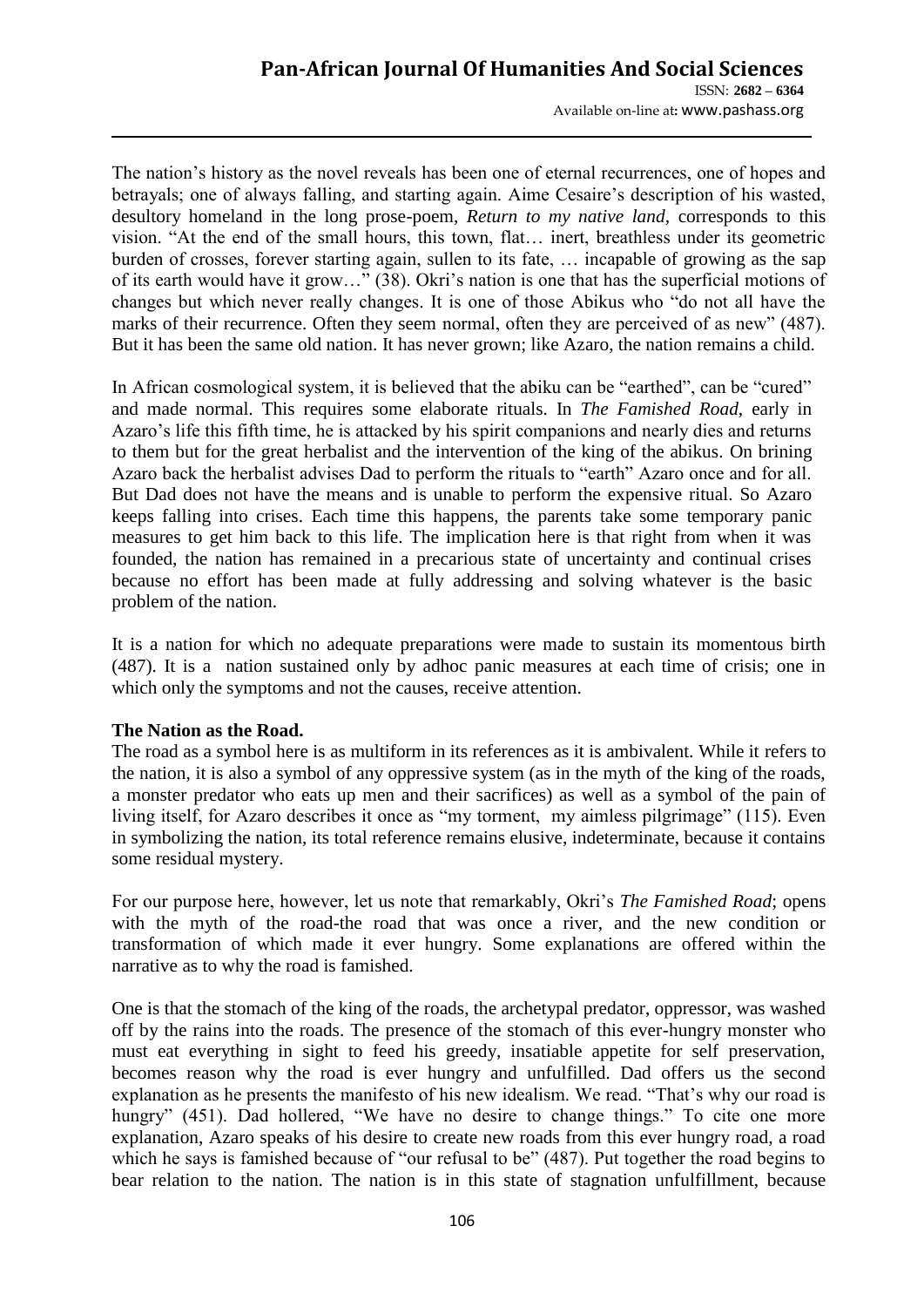monster-predators reign, and because the people have no desire to change things so that the nation can become.

The myth of the Might Green Road, becomes a symbolic interpretation of the nation"s recurrent cycle of risings and fallings, hopes and betrayals. The prophet of "the people in masks" had a dream of his people building a road to heaven so that they could interact, learn from and become one with the great people of Heaven. He passed on this ideal vision (the vision of making a heaven of the nation) to his people. The people started building this road and have been on it for two thousand years now. During these years several generations have come and gone. Each generation that comes builds a section of the road, and just at the point they think they are completing it, a crisis erupts and the whole structure comes tumbling down. Then a new generation comes along with a new knowledge of the original plans and dreams, and of the mistakes of the past. They become wiser and start again, for "they have an infinity of hope and an eternity of struggles" (330); theirs is a spirit of eternal persistence. But, they end up making "bigger, better mistakes". Destruction comes on the road they have built also.

This is the road of the nation, the spirit child nation. "The road is their soul, the soul of their history" (329). The story of this road then is the essence of the nation's history. The original dream has been to have an ideal nation of corporate fulfillment deriving from prosperity and equity. Okri here suggests that each generation has always striven to build a virile nation, but each time, just as the dream seems to be finding translation into reality, there comes "blood and betrayal". The whole system crumbles. And this in spite of each generation"s knowledge of the mistakes of the past the nation seems to be under a spell. Okri offers a poetic dramatization of this idea in "on the edge of time future" published in his collection of poem, *An African Elegy*. In this poem, a new generation of politicians and soldiers rise. They scourge through the nation"s mess of the past "reviewed our history, and decided something had to be done". And what do they end up doing? They "resurrected the old blue-prints of vicious time...and learned at last that nothing can be avoided" (48). But despite all their knowledge of the past, the people greatest problem is that they "have the great curse of forgetfulness. They are deaf to the things they need to know the most (330).

## **The nation as the Old man-child**

Let us consider the significance of the title of this novel, *The Famished Road*, For *The Famished Road,* we have already noted that this road is ever hungry, because it was once a river". It remains in essence a river, but a river whose condition changed so that it becomes a road. At a point in the narrative, a mighty rain falls, destroys the road, and we are told that "the road becomes what it used to be, a stream of down primeval mud, a river" (286). Thus, once all the bushes, the houses, the tarmac are removed, the road gets transformed back to a river, and its hunger ends.

The nation then is a road, and it is famished only by an unfortunate process of transformation. The nation is a river in essence, a river with the capacity for fulfillment. The implication here also is that the nation is endowed with the potential for growth. The problem is just this evil transformation and the lack of the desire to change things.

It is significant then that the nation is symbolized as a child-Azaro. A child, of course, has the potential for growth. Of equal significance is the fact that even though an abiku, Azaro reserves the power to will, to return or to stay. In the same way, the nation has the capacity to will, to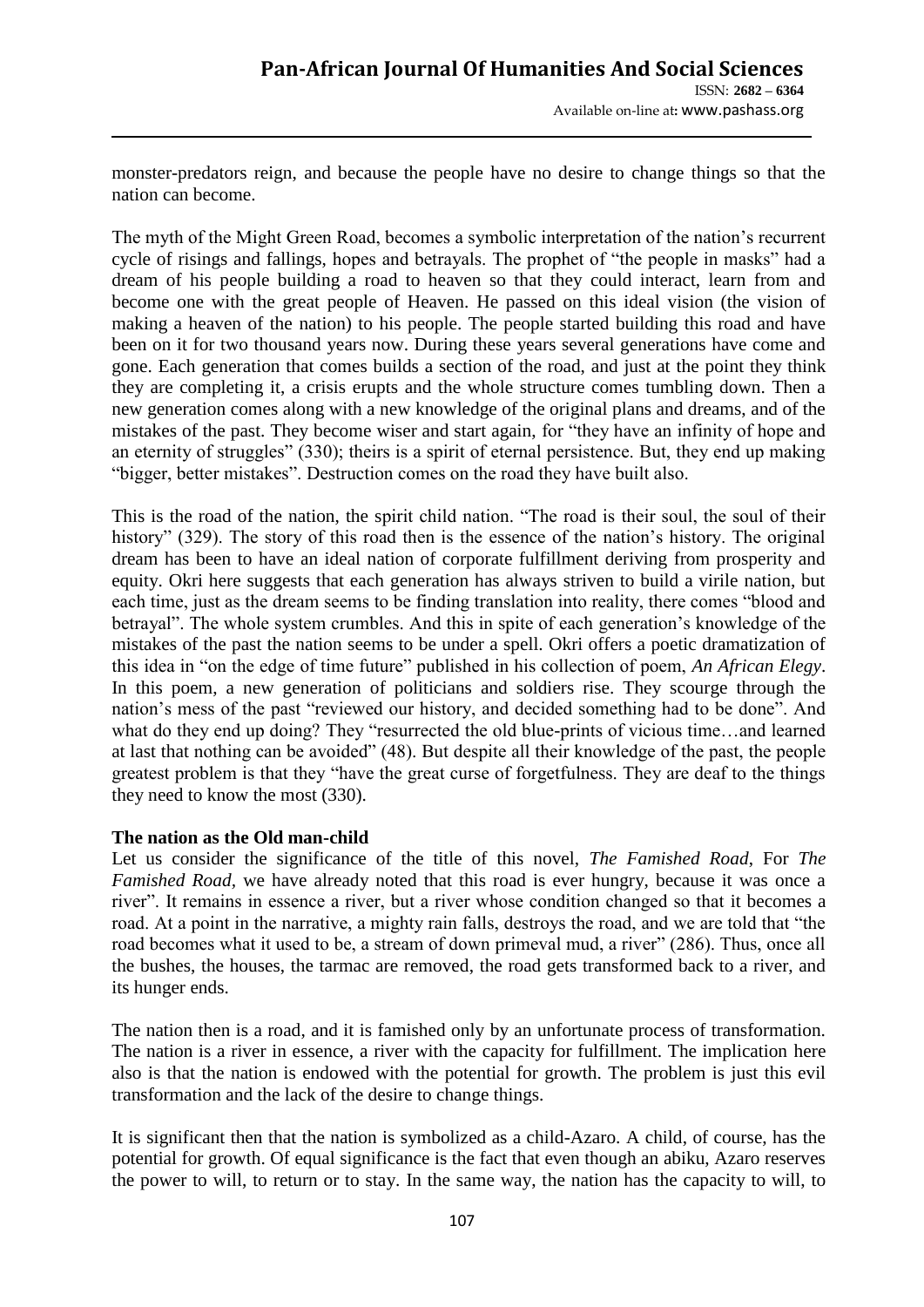remain a nation, to will to grow and attain the heights her potentials assign her. The issue then is basically one of will. The problem is with the nation"s abiku condition. She is not ready, not willing to become (487). This is where the symbol of the old man-child becomes relevant. In one of his trips to the spirit world, Azaro sees an old man who had "a face that was both a hundred years and child like….His hands were held up in the air, his neck slightly bent, as if he were carrying the heaviest riddle in the world {bearing the great weight of an invisible enigma on his head" (243).

But Azaro gets hold of a mask and looks at him through this mask. And in place of this old over-burdened hag, he sees "A beautiful young boy whose slender body somehow suggested the passionate weight of a lion; a boy-king of purest innocent with a smile like that of a god. And in place of the anthill from which the old man emerges, there appears the boy-king"s "palace of turquoise mirrors" (245).

The nation is this old man-child. It has the potential for growth and beauty (a beautiful young boy), a potential for strength (a lion) and greatness (a boy-king with a palace) and fulfillment (has a smile). But by some process of evil transformations, but it has become unnaturally aged, decayed, wrinkled, and weighed down by a great burden.

## **What And What Constitute This Great Burden That Weighs Down The Nation**:

In examining the symbols that embody the defining features of the nation, let us begin with this symbolic verbal structure that occurs on page 241 of *The Famished Road.* "The surface of the road was uneven with bumps, the tarmac melted under the sun and my soles turned black. The smell of melting tarmac was heady…." One gleans from this, that the road, the nation, has rough, uneven, bumpy surfaces which render it unsafe and uncomfortable to travel, to live in. This roughness results from some bashings, a melting of the tarmac, by the oppressive and destructive sun, the sun of exploitation and tyranny that spoils the normal order of the road - the nation. The heat of oppression so bears down on the tarmac that soles of the people, their lives get burned and charred. And the consciousness of this state of things (the perceived smell of the melting) makes one giddy. It assaults the intellect and maddens the mind, this consciousness.

The colonial system is set up as the inaugurator of the great weights upon the nation. It is the original of which all other succeeding political systems are mere duplicates in quality. Okri presents this in several ways; for instance, during the party organized by Madame Koto to celebrate her attainment of new powers, Azaro sees a vision. He sees "ghost forms of white men in helmets supervising the excavation of precious stones from the rich earth… I saw the ghost figure of young men and women, heads bowed, necks and ankles chained together, making their silent procession through the celebrations. They kept moving but stayed in the same place. Over them the celebrants danced to the music of a new era that promised independence" (455). The economic exploitation, slave labour and general subjugation of the people initiated by the colonial system continue even in the era of independence. This renders the promised independence a mere farce.

This is where the story of the blue sunglasses comes in. After independence is granted the nation, a white official of the secret service of the colonial institution comes to realize that "the only way to get out of Africa was to become an African" (483). So he dies the presumed death of colonialism, only to get reborn as a Yoruba man "he was the white man. His face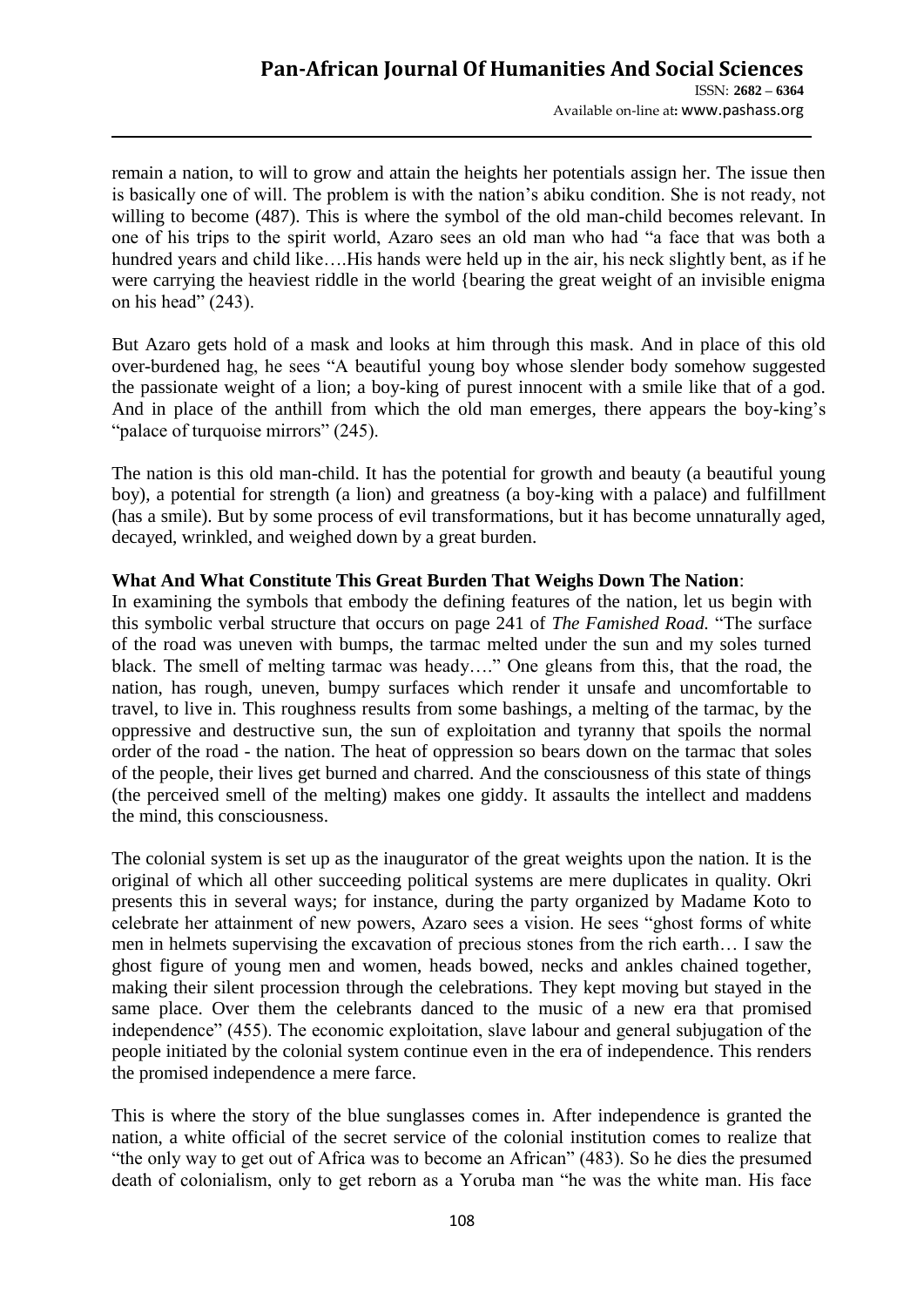and his nose and everything was exactly the same except that now he was a Yoruba man with fine marks on his face" (483). The very evils which the white colonialist represented have found incarnation in the black natives, making them whites in heart, though they are outwardly blacks. They are in actuality "black white men", to echo Gabriel Okara in *The Voice*.

With such men, the gulf between the rich and the poor becomes unbridgeable. This dichotomy is so strong in Okri's trilogy that it assumes a symbolic structural significance. Part of the dreams the people have in the wake of the political upheavals that strike the nation, for instance, is "of the land suffocating with plenitude while the majority starved" (345). As one character puts it, "some people have too much and their dogs eat better food than we do…."  $(281)$ 

The rich are symbolized in Madame Koto. Her enormous physical frame represents the obesity of excess wealth. Like Dad in his boxing exercises, the rich and powerful in the nation do "all our eating for us", eating as if their bodies were "some sort of abyss" (366). White they steadily grow fat, the people steadily lean down. Mum, as a character, on the other hand, is symbolic of the poor. Azaro says of her, regarding her suffering in the marketplace: I saw that her tiredness and sacrifice were not hers alone but were suffered by all women, all women of the marketplace (162). We provide a fuller examination of this juxtaposition in chapter four. For now, let us look at the symbols related to poverty and suffering in the nation.

Mum is groping in the dark room of infinite riches one evening because there was no money to buy a candle. She hits her foot on a hard object. Blood gushes out on the floor. Azaro lights a match. He is looking at the blood when the match burns out. Then he observes "her blood became the colour of the darkness" (79). This is, of course, a matter of the impressionism in the point of view which we shall examine in the next chapter. But at another level, this observation is significant. Blood is a symbol of life. Darkness is a symbol of anything evil. Here then Mum"s life becomes the colour of evil; is steeped in suffering and pain. After this, Mum goes to the backyard and puts a "black stuff" on the wound. It is ash. Ash, in bible typology, stands for sorrow, anguish. But Mum tells Azaro that this black stuff is "poverty". In this, a significant link is constructed between life, poverty and suffering represented respectively by Blood, Ash and Darkness. Because Mum is poor, life for her is an unending chain of suffering and anguish.

To cite one more example, Dad is carrying heavy bags of salt in the marketplace. As he crouches under this heavy yoke, he stumbles and falls into mud, wounding himself. Azaro observes, "Dad stayed on the ground, covered in mud, not moving, as if dead, while his blood tricked from his back and mixed with the rubbish of the earth" (149).

Poverty bespeaks shame. Poverty bespeaks stagnation, lack of development. Poverty turns one's life into "rubbish", renders one's life of little worth. The novels amply dramatize this. Thus, this is a nation with a system that perpetuates poverty and suffering.

This is so because the land is full of oppression and exploitation. Dad once revealed that his people used to have great spiritual powers. But these powers they have lost, and exchanged for some new powers of selfishness, money and politics. Whoever, therefore, gets the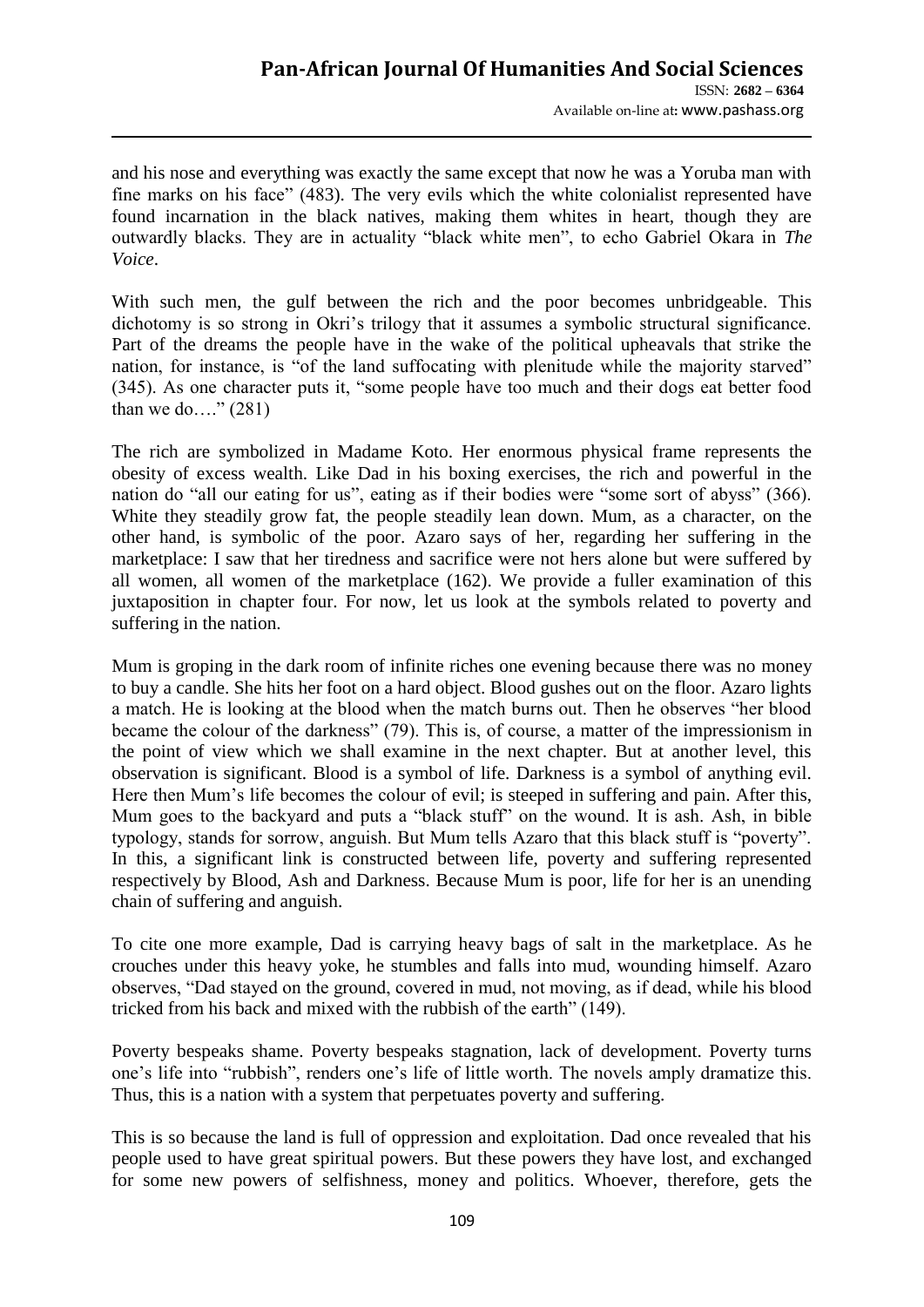opportunity tries to oppress others. For instance, in threatening Azaro for insulting her party men, Madame Koto points out a man to Azaro and says "He is a chief. He is going to rule our area, he will swallow you" (240). It appears then that his "inherited" royalty indicates the certainty of his ascendancy to political rulership. And the fact of rulership further indicates the fact of his right to "swallow" people for his convenience.

This brings us to the sun as a symbol of the oppressiveness of life in general, caused by the oppression of the weak by the powerful. The sun symbol captures the harshness of life as on pages 160 and 161.Azaro tells us "…under the persistence of the yellow sun, with everything naked, I was frightened by the feeling that there was no escape from the hard things of this world. Everywhere there was the crudity of wounds. The sun burned the reality of our lives and everything was so harsh". Azaro notes later, "sometime it seemed that the brightness of the sun burned people out of reality" (270).

The sun becomes a symbol of economic oppression on page 242.Sacked road construction workers go on protest match. Suddenly, an anti-protest squad sets upon them and beats them. Azaro observes: "The sun was remorseless. Shadows were deep. Where the sun was brightest, objects were blackest. The sun here is the oppressive system of slave labour which is remorseless in subjugating its victims. It is significant that the sun is often qualified in this novel in its superlative extreme terms; for instance "the sun was merciless on our flesh"(242).These extreme qualifications underscore the extreme intensity of the oppression the people suffer.

In chapter four of book 7 the thugs of the party of the rich are thrashing the people. Azaro makes the following remarkable statements:

The thugs whipped themselves into future eras. They whipped themselves into future military passions…under the fevers of their new ascendancy, the certainty of their long future rules, and their inevitable transformation into men of power, the thugs made the air crackle with their contempt for those of us in the outer darkness, whose faces all seemed like one, and who threatened the party with nothing but chaos (451).

This not only reveals the unqualified political violence and oppression in the nation, but the fixed recurrence of this situation through all historical periods.

This is a nation where the powerful sustain their lives and maintain their hegemony by exploiting, by "eating up people", like the king of the roads, or "swallowing" them, like the chief who is to rule Azaro"s ghetto area. Madame Koto herself needed Azaro"s youthful blood to keep alive. So she comes in the spirit and thinks to swallow up Azaro. This is exploitation. Okri uses the rat-symbol to present this feature of the nation.

Jeremiah, the photographer, tells Azaro that rats "are never satisfied. They are like bad politicians and imperialist and rich people …they eat up property. They eat up everything in sight. And one day when they are very hungry they will eat us up" (233).

Rats here are predators that can even eat up people. There was a legion of them in Azaro's house. He tells us that these rats keep chewing away their lives. These rats are politicians, imperialists and the rich. They exploit the people as noted by the narrator "Madame Koto offered me money it turned to liquid in my hands. She offered me gold, which turned black and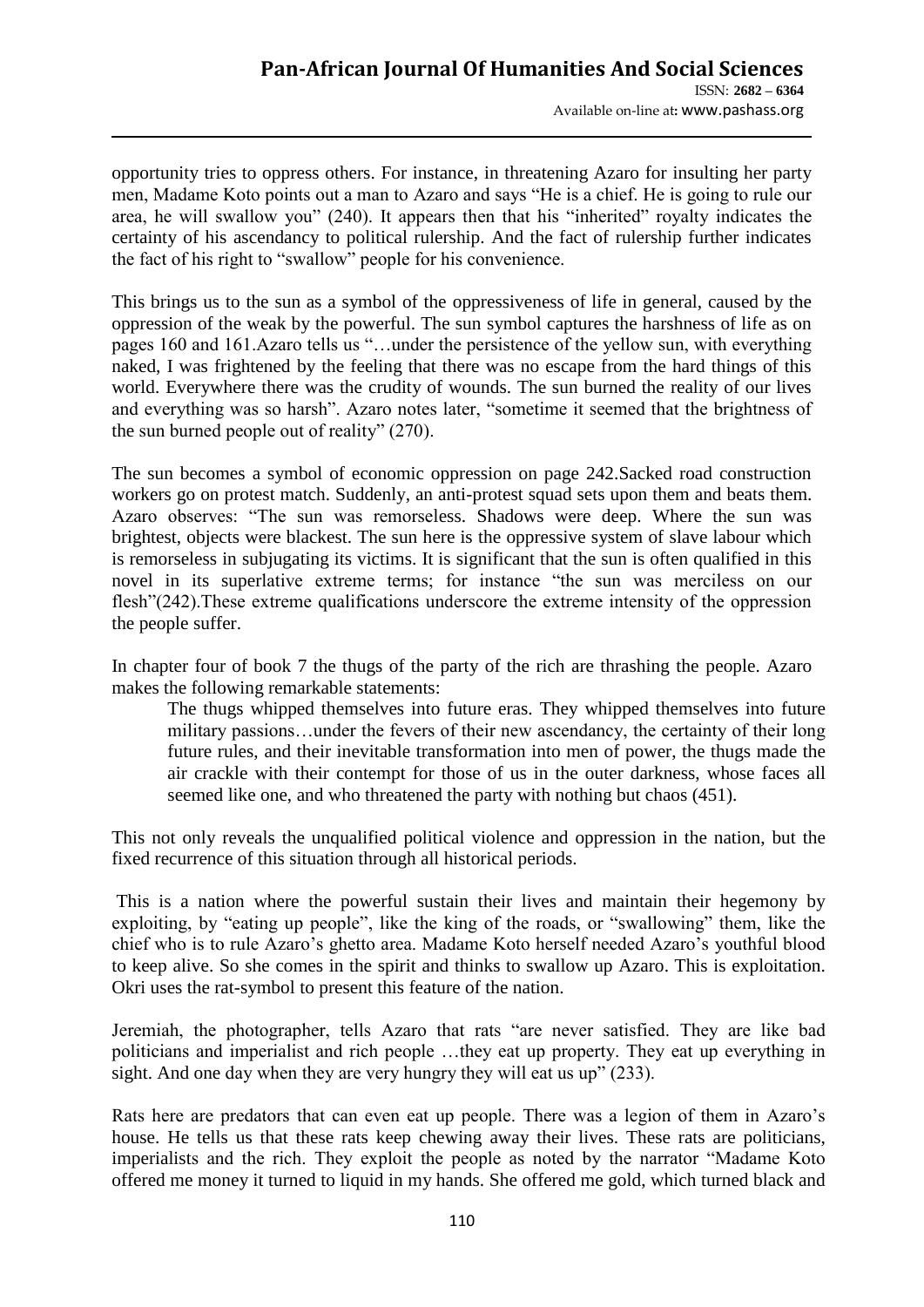thickened into wax and flowed down my arms"(43). He builds Koto"s bar, thereafter, he is ordered out of it by the thugs of the party of the rich. He is refused to drink in a bar he built, just like Ben, Ocholla and the rest of the "hands" at the construction site of Nairobi"s development house in Meja Mwangi"s *Going down River Road,* In the latter work, men described as "crummy bastards who ended up building hotels they would never afford a cup of tea in and offices they would ever be allowed into once completed" (28). This is the fate also of the poor in Ben Okri"s *The Famished Road*; they are a deprived, exploited lot.

Finally, let us look at the duplicity of the men of wealth and power. The story is replete with objects and men going through "transformations". Things appear to be one thing, while they are really something else. A man that looks normal is soon discovered to be terribly abnormal, perhaps with the face upside down on his neck. Often these transformations are meant to deceive, to disguise the real nature of things, for here we have men with "a greater mastery of the secrets of human disguise". (273) For instance, the freakish, grotesque beings that kidnapped Azaro in Madame Koto"s bar reappear later in a different appearances. Azaro says of them: "I recognized them all beneath their transformed appearances" (133).

The transformations here are used to depict, in particular, the duplicity of politicians. The politicians' milk of bad politics is a central symbol here. The politicians in their electioneering campaign came to the ghetto area with promises and with milk. The promises pointed to better things to come as the free milk promised such nourishment and fulfillment to which the poor were strangers. But the milk turns out to be fake. It is rotten and sickening. And all who take the milk, all who believes the politicians" promises, become sick. "All the jollity and good feeling of Sunday-the day of promise, gave way to groans…." (130). It was all the rotten milk of deceit, of hopes betrayed, which, the wise writer of Proverbs says, makes the heart sick. (13:12)

This then is a nation of the politics of hypocrisy. For instance, the two thugs that murder a man in the forest reappear in Madame Koto"s bar looking no longer like thugs, but like "modern businessmen, contractors, exporters, politicians" walking about "with the dignity of honourable crooks" (220). The men of power here, despite their gentlemanly, humane appearances, are at best mere "honourable crooks".

In the same bar on another occasion, Azaro is watching the politicians and the prostitutes as they dance. He says they appear human when in point of fact they are "animals in disguise, part-time human beings dancing to the music of ascendant power…those who would wreck our hopes for two generations".  $(460-461)$ .

In sum then, this nation is a land of stiffled dreams and growth, perpetual hunger, of unmitigated oppression, of unabashed deceit, and in which men"s lives keep turning on the same "axis of anguish". The question then is, caught in this vicious tangle, what does the individual do? What is the response? Does he sit back and mean? Or does he, as Achebe"s Okonkwo would, take up a stick and break the head of his oppressor?

## **Symbolic Projection Of What Constitutes An Adequate Response To The Anguish Of Life And Adequate Response To Evils Of The Nation.**

With his life adorned with the crudity of wounds, Dad learns that "this life he thinks is a joke which is not really a joke. Even mosquitoes know they have to survive" (413). Dad's first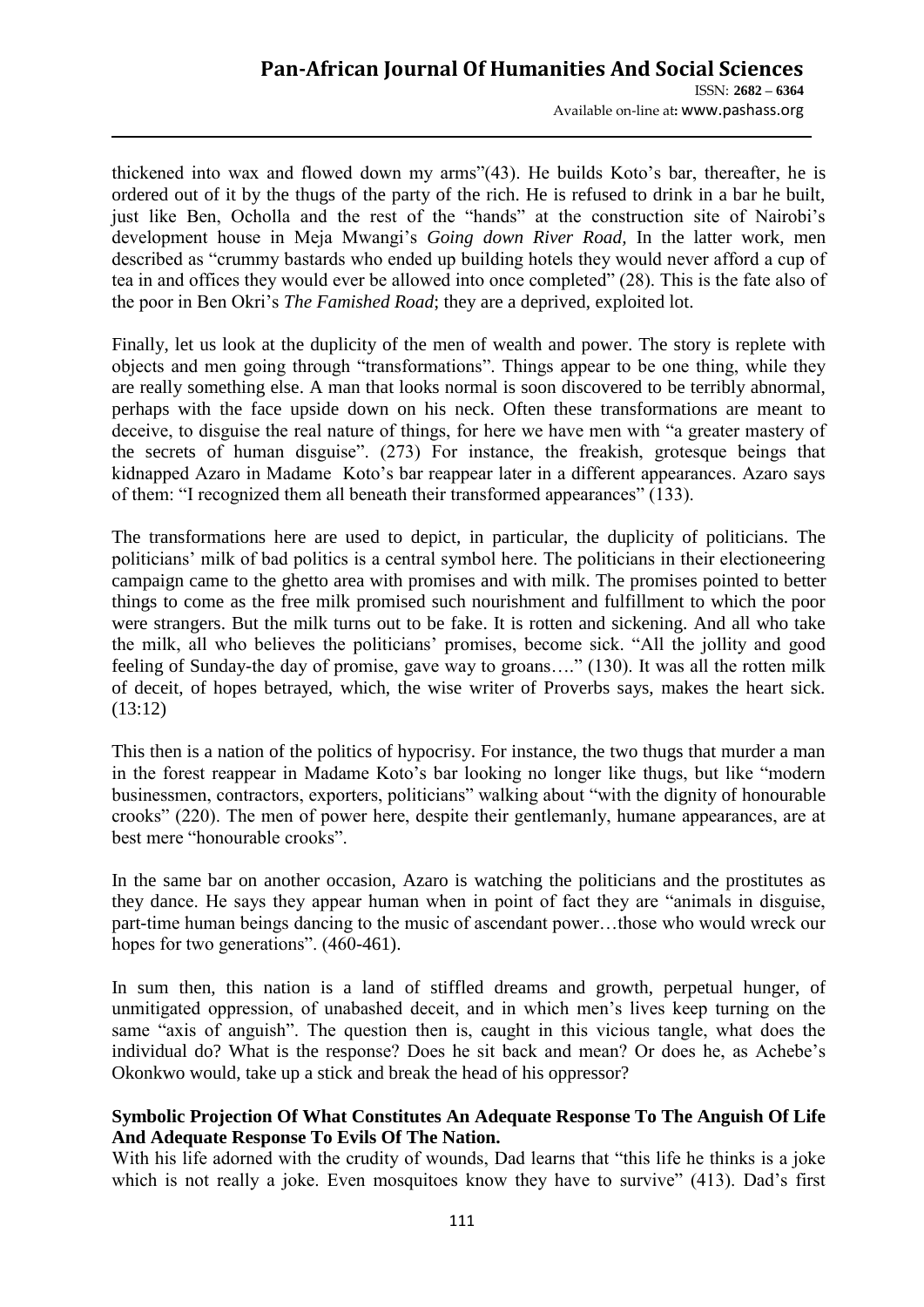solution then to the problem of injustice and oppression is to fight it physically. A boxer from youth, he sets out to box the whole foolish and terrible world, to patterns of goodness and fairness. So all through the novels, Dad is a fighter. He fights policemen, party thugs, greedy neighbours, spirit beings animals, etc. But the more he fights injustice, the more intense it grows and the more devastated he gets-economically socially and physically. It is all futile.

The suffering ghetto dwellers also try collective report. For instance, in their fury over the rotten milk given them by the party, they stage a crushing attack on the party men. They beat the thugs and overturn and burn their van of bad politics. But all this amounts to an "important rage". They are considered "destabilizers of the imperial government and enemies of the party" (156). So the powers that be swoop down on them, arrest and torture them to docility. The photographer in particular, who is the symbol of the writer, the consciousness of society, suffers serious reprisals. His studio is destroyed. This is to show "what powerful forces in society can do if anyone speaks out against their corruption" (182). He is forced to go into hiding, and remains a minted shadow through the novels.

This futility of rising against the eternal hegemony of the powerful is given a symbolic dramatization in the attack on Madame Koto and her abominations by the "self-anointed prophet of the new church". A kind of revolutionary leader, the head priest of the church mobilizes his white congregation, and leads, them in denouncing Madame Koto and her inhuman capital abominations. These reformers succeed that day in blocking the bar so that business comes to a standstill. So their mission appears to be succeeding. The following day, several more people are drafted into the revolutionary force to ensure a complete destruction of the oppressive power structure. But something happens. Suddenly, disagreements arise among the people. In the midst of this comes a symbolic reprisal from above rain and thunder bolts. The people scatter and desert the prophet. He goes on defaming Madame Koto. Eventually, Madame Koto arrives with her party men in a fleet of cars. While the rain drenches the prophet, the men of power walk into the bar with umbrella. He accepts it, and goes on defaming her. But he has lost. The people, his flock, jeer at him. The whole mission of social change fails ignominiously.

Once physical confrontation fails, Dad, after recovering from his great fight with the dreaded thug, green leopard, decides, to try something else. On his sick bed his spirit traverses several regions of existence in search of answers. Dad wakes with a new idealism. His vision is to form his own political party and take over power and then completely transform the ghetto, providing the people with all the basic necessities of life at affordable price. This also, proves a dismal failure.

The futility of Dad"s idealism is pictured in his symbolic effort to clear the rubbish of the area, the rubbish in the people"s heart. Dad organizes beggars to do this job, and beautify the streets. The beggars will clear one and dump the rubbish at the other end. They crush the flowers they are to plant. Dad"s personal efforts are just as futile:

…when he had cleared a bit of rubbish, and dumped it in the swamp, people would litter the section he had cleared up. In one week his efforts seemed to have resulted in there being more rubbish around. The street got worse. People began to think it more natural to dump their garbage on the street (410).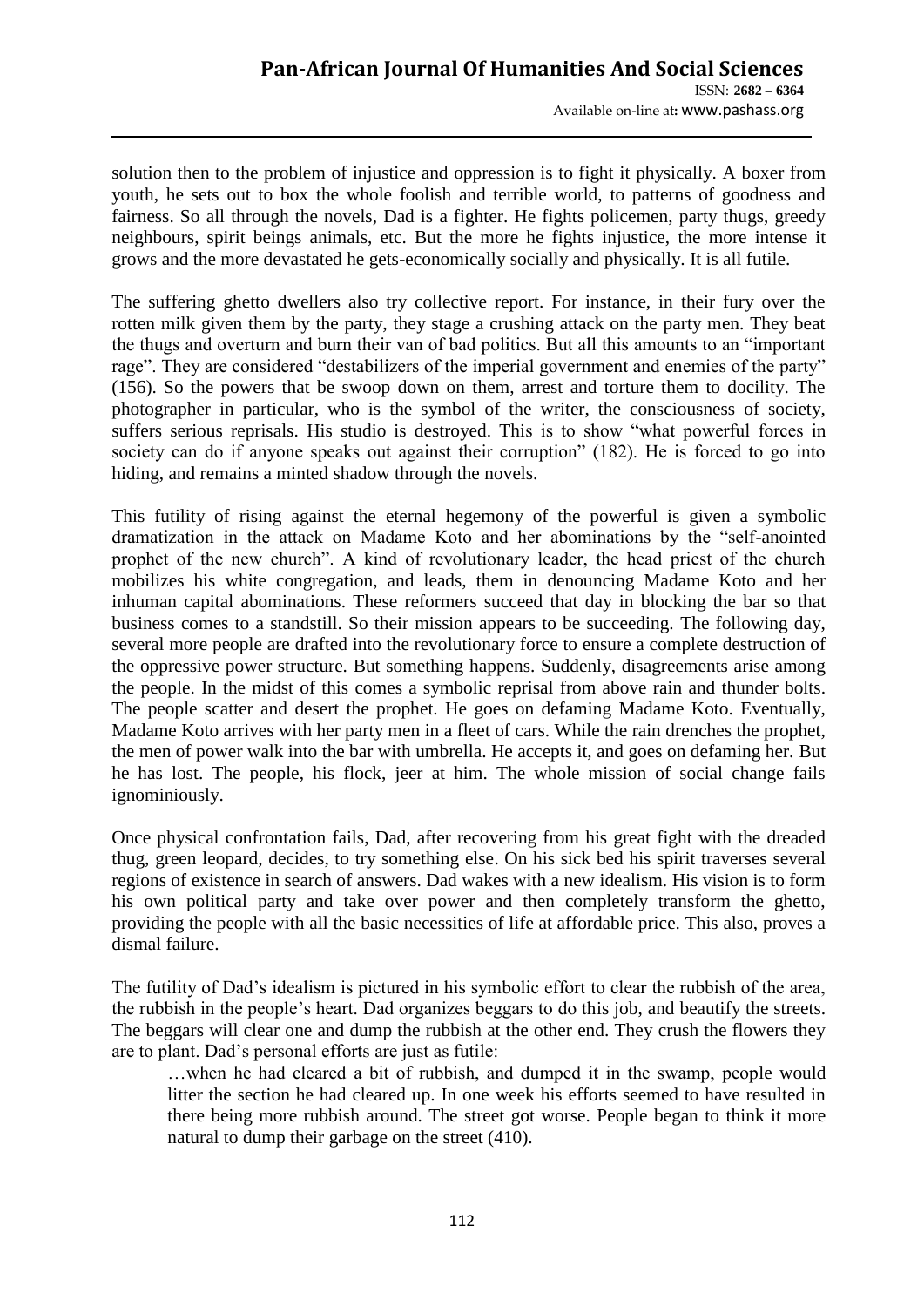Social change then in futile, Okri seems to say. The system of oppression and unethical social values is fixed and cannot be truly changed.

If social change is futile, what then is the answer? This is where we return to the symbol of the Mighty Green Road. The supreme knowledge the people lack is the fact that "no true road is ever complete" (488). Their prophet had said that "the road cannot be finished" lest the people perish of completeness, of boredom" (329). But they never understand. Okri here develops an intriguing metaphysics. He suggests that this eternal recurrence of "building" and "destroying" is a natural cycle from which no man, no nation can ever escaper.

One may then ask "if all the struggles of a man, of a generation are only a preparation for another certain demise, where then is hope?" While Okri sees no end to this cycle, there also appears some glimmer of hope. This hope derives from the people"s growth towards the realization of the very hopelessness of life, its absurdity, and their resolve to becalm their anguish and sense of despair, and like the suffering bird caught in an eternal tangle of spider"s web, rise above the situation.

In conclusion, Okri's philosophy of life in almost all his novels is that life is a pain. Yet one must learn to adjust to it, to accept life as it is, and find peace within oneself, so that in the midst of the pain one flows with the music of fulfillment, attaining the plenitude of the self. Like Jaffia in *Flowers and Shadows* and Omovo in *The Landscapes Within,* Azaro, Dad and Mum, in the trilogy, come into this realization in the end. And beauty comes into their anguished life as a result. Dad in appealing to Azaro not to return to the spirit world says "You have seen how sweet even our sorrow can be our life appears to be a sad music ...we have sorrow here. But we also have celebration" (337). We find an echo of this in "An African elegy", the title poem of one of Okri's collections:

Do you see mystery of our pain? That we bear poverty And are able to sing and dream sweet things … We bless things even in our pain

We bless them in silence  $(41)$ 

This is the paradox of life that laughter can co-exist with pain. The mask is a relevant symbol here. Azaro finds this mask in the forest of his hallucinations. It is said to resemble "a skill sliced half and black with tar" (244), and looked frightening from one side and contorted at the front in ecstatic laughter. This is life, at once a pain and a joy. For instance, as the compound people bemoan their collective fate, Azaro observes that "all around us voices raised in laughter and in pain" (281). Their song is likened to the "celebration of an old pain" (282). The people are bruised, but not crushed in spirit. They know how to celebrate their sorrow.

Of the mask, we are further told "it was the face of one of those paradoxical spirits that move amongst men and trees, carved by an artist who has the gift to see such things and the wisdom to

survive, them" (244). The paradox of the mask, of life, is the paradox of the artist. He sees all the horrors, but, once behind the mysterious mask of creativity, heads able to celebrate the horrors. He is able to perceive pattern and beauty in this pain called living. Azaro remarks, "When I looked out through the mask I saw a different world" a world with "music